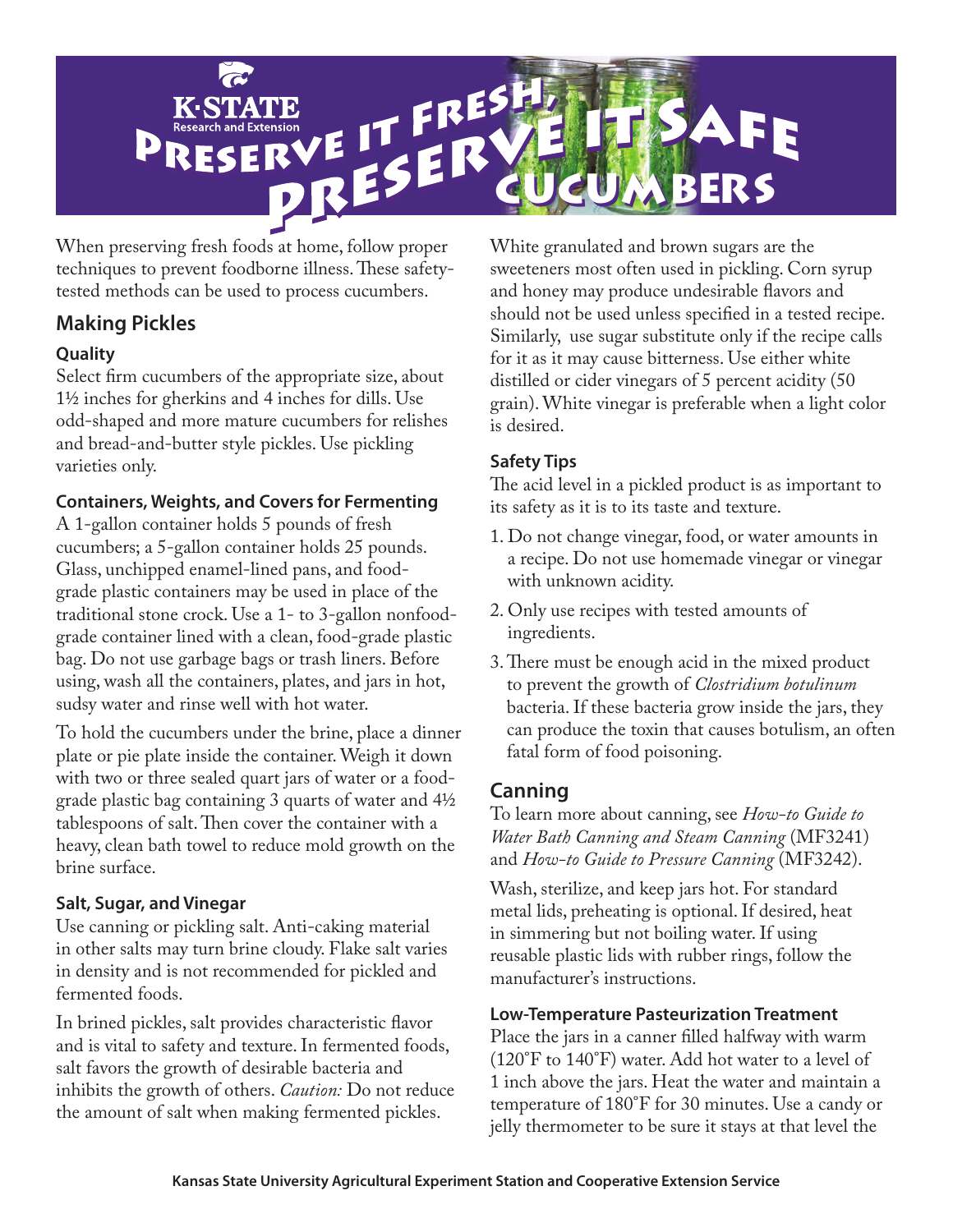entire time. Pickles may soften at temperatures higher than 185°F. This method results in a better product texture but must be carefully managed to avoid possible spoilage. *Caution:* Use only when the recipe indicates.

### **After Processing**

Do not retighten screw bands. Cool the jars 12 to 24 hours and remove the screw bands. Check the lid seals. If the center of the lid is indented, the jar is sealed. Wash, dry, label, and store sealed jars in a clean, cool, dark place. If the lid is unsealed, examine and replace the jar if it is defective, use a new lid, and reprocess as before. Wash the screw bands and store separately. After processing and cooling, the jars should be stored four to five weeks to develop ideal flavor. Pickles are best if used within one year.

# **Fermented Dill Pickles**

Use the following quantities for each gallon capacity of your fermentation container.

4 pounds 4-inch pickling cucumbers

2 tablespoons dill seed or 4 to 5 heads fresh or dry dill weed

 $\frac{1}{2}$  cup canning salt

 $\frac{1}{4}$  cup vinegar  $(5\%)$ 

8 cups water and one or more of the following ingredients:

- 2 cloves garlic (optional)
- 2 dried red peppers (optional)
- 2 teaspoons whole mixed pickling spices (optional)

### **Procedure**

Wash cucumbers. Cut a 1/16-inch slice off the blossom end and discard. Leave 1/4-inch of the stem attached. Place half of the dill and spices on the bottom of a clean, suitable container. Add cucumbers, remaining dill, and spices. Dissolve salt in vinegar and water and pour over cucumbers. Add a suitable cover and weight. Store where the temperature is between 70°F and 75°F for about three to four weeks while fermenting.

Temperatures of 55°F to 65°F are acceptable, but fermentation will take five to six weeks. Avoid temperatures above 80°F, or the pickles will become too soft during fermentation.

Fermenting pickles cure slowly. Check the container several times a week, and promptly remove surface scum or mold.

*Caution:* If the pickles become soft and slimy or develop a disagreeable odor, discard them. Fully fermented pickles may be stored in the original container for about four to six months provided they are refrigerated and surface scum and molds are removed regularly.

Canning fully fermented pickles is a better way to store them. To can them, pour the brine into a pan, heat it slowly to a boil, and simmer 5 minutes. Filter brine through paper coffee filters to reduce the cloudiness, if desired. Fill jars with pickles and hot brine, leaving 1/2-inch headspace. Remove air bubbles and adjust headspace if needed. Wipe rims of jars with a damp clean paper towel. Apply lids and rings fingertip-tight. Process in a boiling water bath or steam canner as described in Table 1, or use the lowtemperature pasteurization treatment as described. Turn off heat and remove canner lid. Let jars cool 5 minutes. Remove jars from canner; do not retighten bands. Cool completely, check seals, label, and store.

## **Quick Fresh-packed Dill Pickles**

*Yield:* 7 to 9 pints

- 8 pounds of 3- to 5-inch pickling cucumbers
- 2 gallons water
- 11/4 cups canning or pickling salt (divided)
- $1\frac{1}{2}$  quarts vinegar  $(5\%)$
- 1/4 cup sugar
- 2 quarts water
- 2 tablespoons whole mixed pickling spice

About 3 tablespoons whole mustard seed (1 tsp. per pint jar)

About 14 heads fresh dill (11/2 heads per pint jar), or  $4\frac{1}{2}$  tablespoons dill seed (1<sup>1</sup>/<sub>2</sub> tsp. per pint jar)

### **Procedure**

Wash cucumbers. Cut 1/16-inch slice off the blossom end and discard, leaving 1/4 inch of the stem attached. Dissolve 3/4 cup of salt in 2 gallons of water. Pour over cucumbers and let stand 12 hours. Drain.

Combine vinegar,  $\frac{1}{2}$  cup salt, sugar, and 2 quarts of water. Add mixed pickling spices tied in a clean white cloth. Heat to boiling. Fill hot jars with cucumbers. Add 1 teaspoon mustard seed and 1<sup>1</sup>/<sub>2</sub> heads fresh dill per pint. Cover with boiling pickling solution, leaving <sup>1</sup>/2-inch headspace. Remove air bubbles and adjust headspace if needed. Wipe rims of jars with a damp clean paper towel. Apply lids and rings fingertiptight. Process in a boiling water bath or steam canner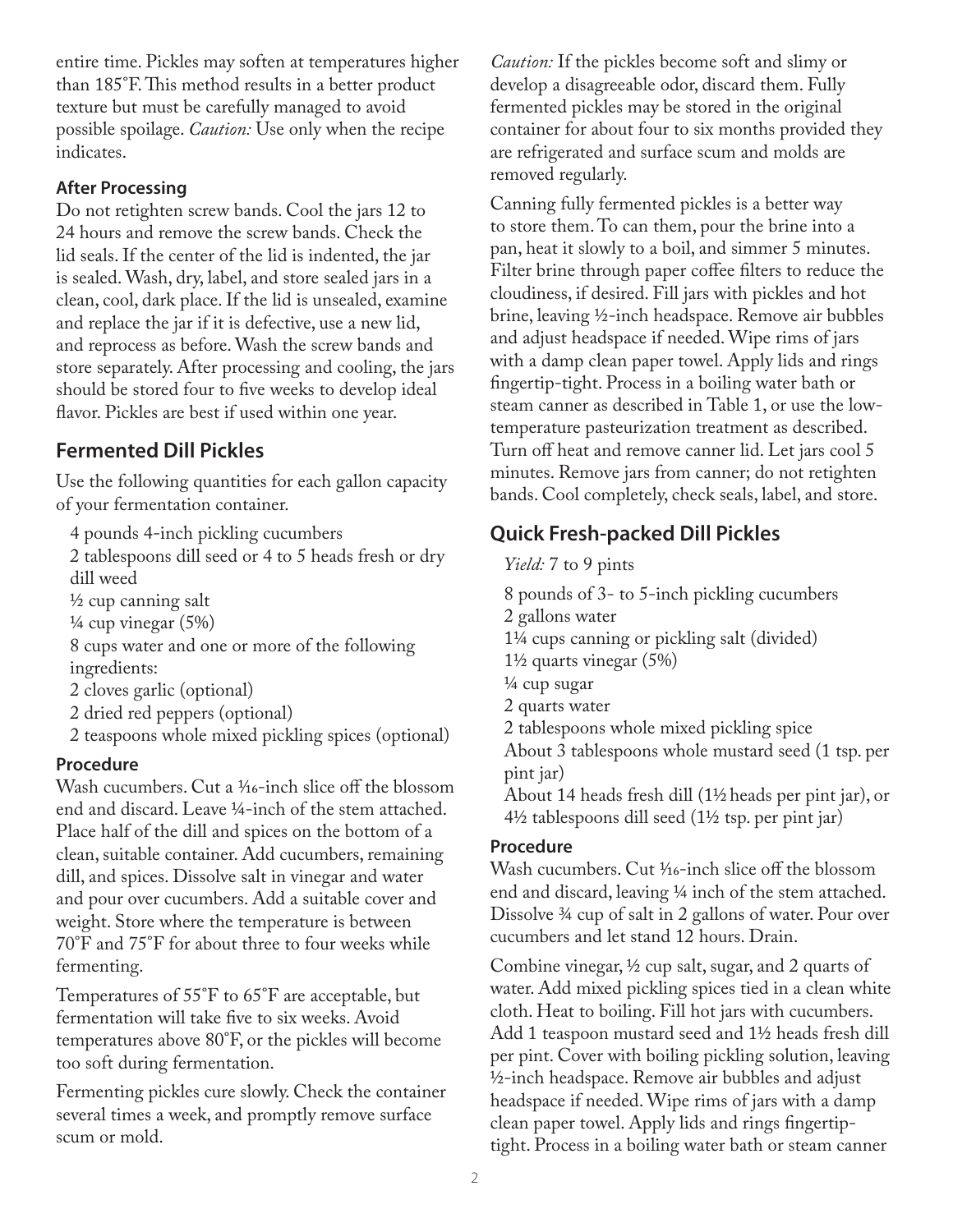as described in Table 1, or use the low-temperature pasteurization treatment described on page 1.

### **Quick Sweet Pickles**

May be canned as strips or slices.

*Yield:* About 7 to 9 pints

8 pounds of 3- to 4-inch pickling cucumbers

- 1/3 cup canning or pickling salt
- 41/2 cups sugar
- $3\frac{1}{2}$  cups vinegar (5%)
- 2 teaspoons celery seed
- 1 tablespoon whole allspice
- 2 tablespoons mustard seed
- 1 cup pickling lime (optional, for firmer pickles)\*

### **Procedure**

Wash cucumbers. Cut a 1/16-inch slice off the blossom end and discard, but leave 1/4 inch of the stem attached. Slice or cut in strips, if desired. Place in a bowl and sprinkle with 1/3 cup of salt. Cover with 2 inches of crushed or cubed ice. Refrigerate 3 to 4 hours. Add more ice as needed. Drain well. Combine sugar, vinegar, celery seed, allspice, and mustard seed in a 6-quart kettle. Heat to boiling.

*Hot pack:* Add cucumbers and heat slowly until vinegar solution returns to a boil. Stir occasionally to make sure mixture heats evenly. Fill sterile jars, leaving 1/2-inch headspace.

*Raw pack:* Fill jars, leaving ½-inch headspace. Add hot pickling syrup, leaving 1/2-inch headspace. Remove air bubbles and adjust headspace if needed. Wipe rims of jars with a damp clean paper towel.

Apply lids and rings fingertip-tight. Process in a boiling water bath or steam canner as described in Table 1, or use the low-temperature pasteurization treatment described on page 2. Turn off heat and remove canner lid. Let jars cool 5 minutes. Remove jars from canner; do not retighten bands. Cool completely, check seals, label and store.

For firmer pickles: Wash cucumbers. Remove 1/16-inch from the blossom end, but leave 1/4 inch of the stem attached. Slice or strip the cucumbers. Mix 1 cup pickling lime and 1/2 cup salt per gallon of water in a 2- to 3-gallon crock or enamelware container.

*Caution:* Avoid inhaling lime dust while mixing limewater solution. Use ONLY food grade lime purchased from the grocery store.

Soak cucumber slices or strips in lime water solution for 12 to 24 hours, stirring occasionally. Remove from lime solution, and rinse and resoak one hour in fresh cold water. Repeat the rinsing and resoaking two more times. Handle carefully because the slices or strips will be brittle. Drain well.

# **Bread and Butter Pickles**

### *Yield:* About 8 pints

- 6 pounds of 4- to 5-inch pickling cucumbers
- 8 cups thinly sliced onions (about 3 lbs.)
- $\frac{1}{2}$  cup canning or pickling salt
- 4 cups vinegar (5%)
- $4\frac{1}{2}$  cups sugar
- 2 tablespoons mustard seed
- 1 1/2 tablespoons celery seed
- 1 tablespoon ground turmeric
- 1 cup pickling lime (optional, for firmer pickles)\*

### **Procedure**

Wash cucumbers. Cut 1/16-inch off the blossom end and discard. Cut into 3/16-inch slices. Combine cucumbers and onions in a large bowl. Add salt. Cover with 2 inches of crushed or cubed ice. Refrigerate 3 to 4 hours, adding more ice as needed.

Combine remaining ingredients in a large pot. Boil 10 minutes. Drain, add cucumbers and onions, and slowly reheat to boiling. Fill hot pint jars with the slices and cooking syrup, leaving 1/2-inch headspace. Remove air bubbles and adjust headspace if needed. Wipe rims of jars with a damp clean paper towel. Apply lids and rings fingertip-tight. Process in a boiling water bath or steam canner as described in Table 1, or use the low-temperature pasteurization treatment described on page 2. Turn off heat and remove canner lid. Let jars cool 5 minutes. Remove jars from canner; do not retighten bands. Cool completely, check seals, label and store.

Variation for firmer pickles: Wash cucumbers. Cut 1/16 inch off the blossom end and discard. Cut into 3/16 inch slices. Mix 1 cup of pickling lime and  $\frac{1}{2}$  cup of salt to 1 gallon of water in a 2- to 3-gallon crock or enamelware container.

*Caution:* Avoid inhaling lime dust while mixing lime-water solution. \*Use ONLY food-grade lime purchased from a grocery store.

Soak cucumber slices in lime water for 12 to 24 hours, stirring occasionally. Remove from lime solution,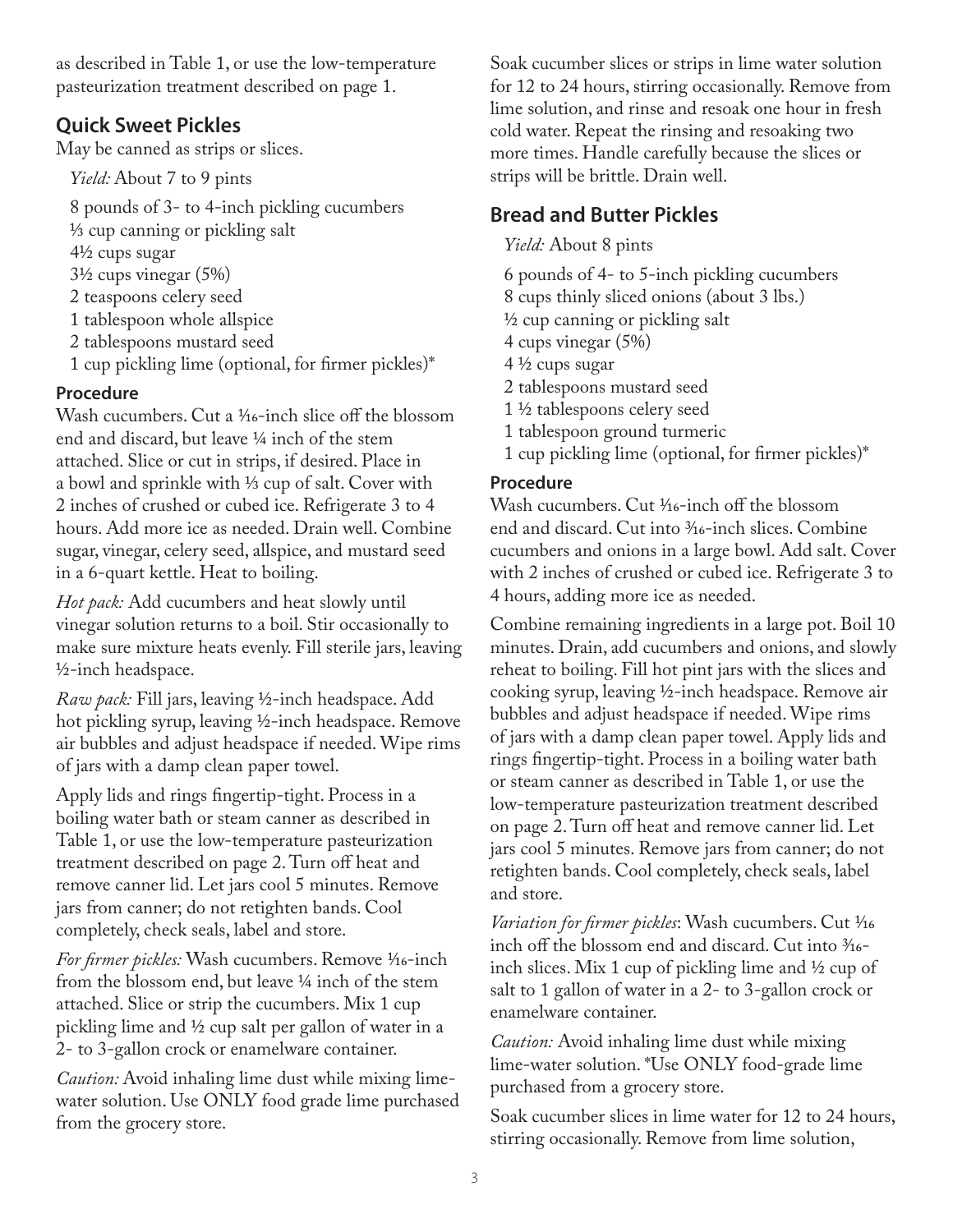rinse, and resoak 1 hour in fresh cold water. Repeat rinsing and soaking steps two more times. Handle carefully, as slices will be brittle. Drain well.

*Variation for squash bread-and-butter pickles:* Substitute slender (1 to  $1\frac{1}{2}$  inches in diameter) zucchini or yellow summer squash for the cucumbers.

## **Reduced-Sodium Sliced Dill Pickles**

*Yield:* About 8 pints

4 pounds (3- to 5-inch) pickling cucumbers 6 cups vinegar (5%) 6 cups sugar 2 tablespoons canning or pickling salt 1 1/2 teaspoons celery seed 1 1/2 teaspoons mustard seed 2 large onions, thinly sliced 8 heads fresh dill

### **Procedure**

Wash cucumbers. Cut <sup>1</sup>/16-inch slice off the blossom end and discard. Cut cucumbers in 1/4-inch slices. Combine vinegar, sugar, salt, celery, and mustard seeds in a large saucepan. Bring mixture to a boil. Place two slices of onion and half a dill head on the bottom of each pint jar. Fill the jars with cucumber slices, leaving 1/2-inch headspace. Add one slice of onion and <sup>1</sup>/2 of a dill head on top. Pour hot pickling solution over the cucumbers, leaving 1/4-inch headspace. Remove air bubbles and adjust headspace if needed. Wipe rims of jars with a damp clean paper towel. Apply lids and rings fingertiptight. Process in a boiling water bath or steam canner as described in Table 1. Turn off heat and remove canner lid. Let jars cool 5 minutes. Remove jars from canner; do not retighten bands. Cool completely, check seals, label, and store.

## **Sweet Gherkin Pickles**

*Yield:* 6 to 7 pints

7 pounds pickling cucumbers (11/2 inches or less) 1/2 cup canning or pickling salt 8 cups sugar 6 cups vinegar (5%) 3/4 teaspoon turmeric 2 teaspoons celery seeds 2 teaspoons whole mixed pickling spice 2 cinnamon sticks  $\frac{1}{2}$  teaspoon fennel (optional) 2 teaspoons vanilla (optional)

#### **Procedure**

Wash cucumbers. Cut 1/16-inch slice off the blossom end and discard, but leave a 1/4-inch of the stem attached. Place cucumbers in a large container and cover with boiling water. Six to 8 hours later, and again on the second day, drain and cover with 6 quarts of fresh boiling water containing 1/4 cup of salt. On the third day, drain and prick the cucumbers with a fork.

Combine, and bring to a boil, 3 cups of vinegar, 3 cups of sugar, turmeric, and spices. Pour over cucumbers. Wait 6 to 8 hours, then drain and save the pickling syrup. Add another 2 cups each of sugar and vinegar, and reheat to a boil. Pour over pickles.

On the fourth day, drain and save the syrup. Add another 2 cups sugar and 1 cup vinegar. Heat to boiling and pour over pickles. Wait 6 to 8 hours, then drain and save the pickling syrup. Add 1 cup of sugar and 2 teaspoons of vanilla, and heat to boiling.

Fill the hot, sterile pint jars with pickles and cover with hot syrup, leaving 1/2-inch headspace. Remove air bubbles and adjust headspace if needed. Wipe rims of jars with a damp clean paper towel. Apply lids and rings fingertip-tight. Process in a boiling water bath or steam canner as described Table 1, or use the low-temperature pasteurization treatment described on page 2. Turn off heat and remove canner lid. Let jars cool 5 minutes. Remove jars from canner; do not retighten bands. Cool completely, check seals, label, and store.

# **Pickle Relish**

*Yield*: About 9 pints

- 3 quarts chopped pickling cucumbers
- 3 cups each chopped sweet green and red peppers
- 1 cup chopped onions
- 3/4 cup canning or pickling salt
- 4 cups ice
- 8 cups water
- 2 cups sugar
- 4 teaspoons each mustard seed, turmeric, whole allspice, and whole cloves
- 6 cups white vinegar (5%)

### **Procedure**

Combine cucumbers, peppers, onions, salt, and ice with the water and let stand 4 hours. Drain and recover the vegetables with fresh ice water for another hour. Drain again. Combine the spices in a spice or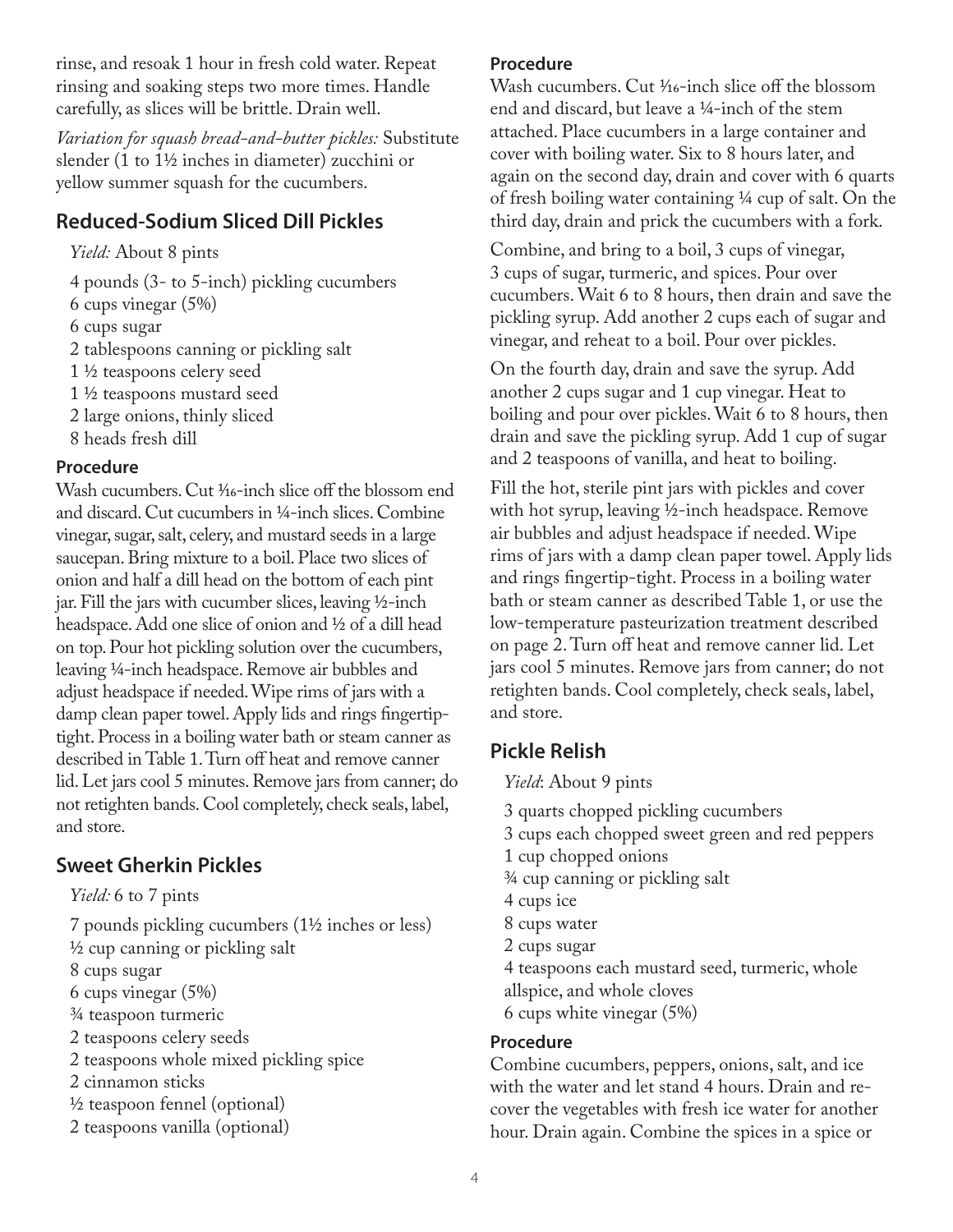cheesecloth bag. Add the spices to sugar and vinegar. Heat to boiling and pour mixture over vegetables. Cover and refrigerate 24 hours. Heat mixture to boiling and fill hot jars, leaving  $\frac{1}{2}$ -inch headspace. Remove air bubbles and adjust headspace if needed. Wipe rims of jars with a damp clean paper towel. Apply lids and rings fingertip-tight.

Process in a boiling water bath or steam canner following instructions in Table 1.Turn off heat and remove canner lid. Let jars cool 5 minutes. Remove jars from canner; do not retighten bands. Cool completely, check seals, label, and store.

## **Reduced-sodium Sliced Sweet Pickles**

*Yield:* About 4 to 5 pints

4 pounds (3- to 4-inch) pickling cucumbers *Brining solution:* 1 quart distilled white vinegar (5%) 1 tablespoon canning or pickling salt 1 tablespoon mustard seed <sup>1</sup>/<sub>2</sub> cup sugar *Canning syrup:* 1 ⅔ cups distilled white vinegar (5%) 3 cups sugar 1 tablespoon whole allspice 21/4 teaspoons celery seed

### **Procedure**

Wash cucumbers. Cut <sup>1/16</sup> inch off the blossom end and discard. Cut cucumbers into 1/4-inch slices. Combine all ingredients for the canning syrup in a saucepan and bring to a boil. Keep syrup hot until used. In a large kettle, mix the ingredients for the brining solution. Add cut cucumbers, cover and simmer until cucumbers change color from bright to dull green (about 5 to 7 minutes). Drain the cucumber slices. Fill hot jars and cover with the hot canning syrup, leaving 1/2-inch headspace. Remove air bubbles and adjust headspace if needed. Wipe rims of jars with a damp clean paper towel. Apply lids and rings fingertip-tight.

Process in a boiling water bath or steam canner following instructions in Table 1. Turn off heat and remove canner lid. Let jars cool 5 minutes. Remove jars from canner; do not retighten bands. Cool completely, check seals, label, and store.

# **No Sugar Added Sweet Pickle Cucumber Slices**

*Yield:* About 4 or 5 pint jars

3 ½ pounds of pickling cucumbers

boiling water to cover sliced cucumbers

- 4 cups cider vinegar (5%)
- 3 cups Splenda®
- 1 tablespoon canning or pickling salt
- 1 cup water
- 1 tablespoon mustard seed
- 1 tablespoon whole allspice
- 1 tablespoon celery seed
- 4 1-inch cinnamon sticks

### **Procedure**

Wash cucumbers. Slice 1/16-inch off the blossom ends and discard. Slice cucumbers into ¼-inch thick slices. Pour boiling water over cucumber slices and let stand 5 to 10 minutes. Drain off hot water and pour cold water over cucumbers. Let cold water run continuously over the cucumber slices, or change water frequently until cucumbers are cooled. Drain slices well.

Mix vinegar, 1 cup water, Splenda® and all spices in a 10-quart Dutch oven or stockpot. Bring to a boil. Add drained cucumber slices carefully to the boiling liquid. Return to a boil.

Place one cinnamon stick in each jar, if desired. With a slotted spoon, fill hot pickle slices into clean, hot pint jars, leaving ½-inch headspace. Cover with boiling hot pickling brine, leaving ½-inch headspace. Remove air bubbles and adjust headspace if needed. Wipe rims of jars with a dampened clean paper towel. Apply lids and rings fingertip-tight.

Process in a boiling water canner or steam canner according to the recommendations as described in Table 1. Turn off heat and remove canner lid. Let jars cool 5 minutes. Remove jars from canner; do not retighten bands. Cool completely, check seals, label, and store.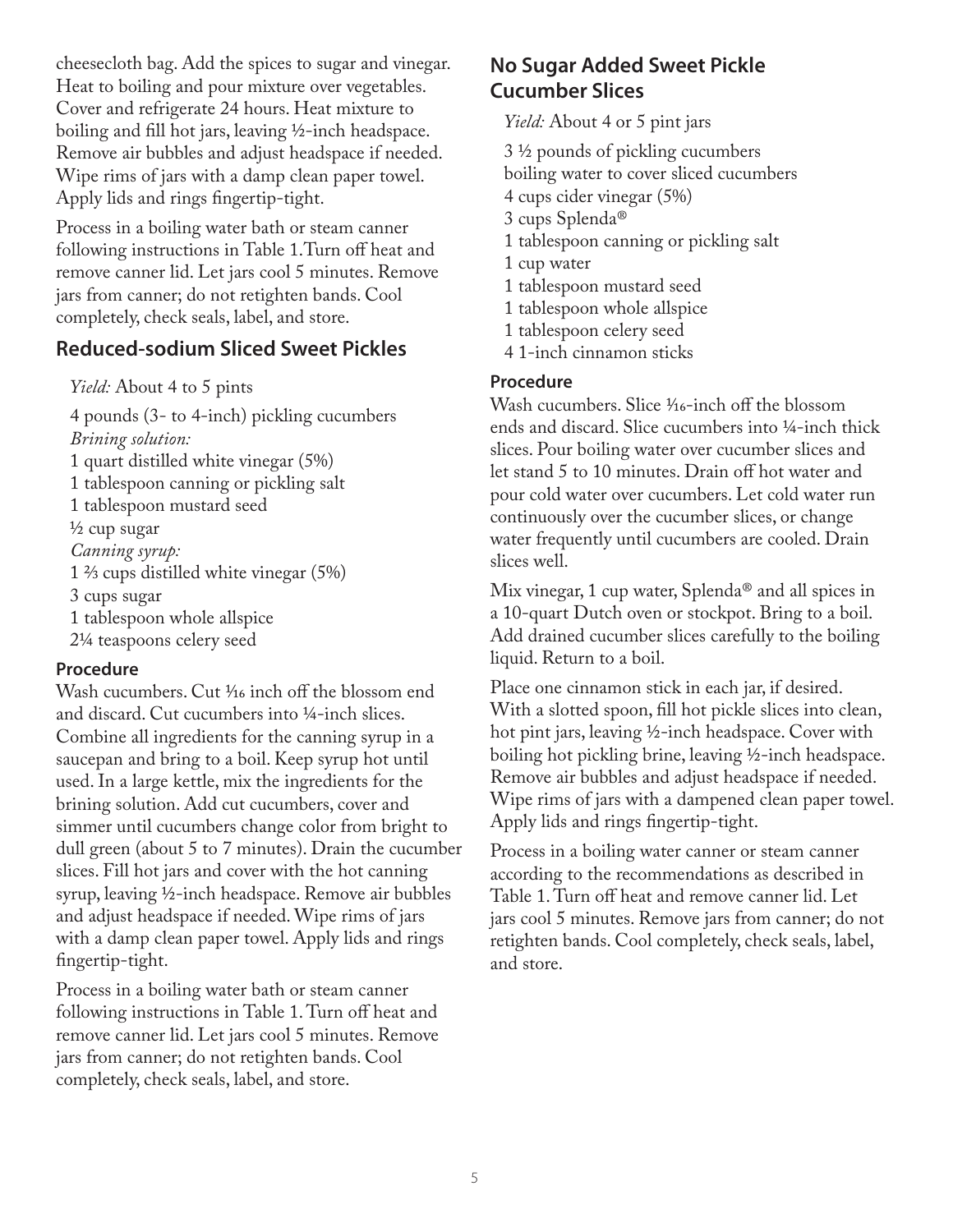# **Fresh Dill Cucumber Relish**

A sweet relish, not a salty dill pickle relish.

*Yield:* About 6 to 7 pint jars

12 cups chopped pickling cucumbers (about 4½ pounds pickling cucumbers as purchased) 3 cups chopped red bell peppers 1 cup chopped onion *Pre-Soak Ingredients:* ¾ cup pickling or canning salt 4 cups crushed or cubed ice 8 cups water *Pickling Solution:* 5 cups cider vinegar (5%) 1 cup sugar 1 cup water 2 tablespoons mustard seed 1 cup chopped fresh dill 1 teaspoon garlic powder

### **Procedure**

Wash cucumbers. Remove a thin piece from both the stem and blossom ends and discard. Cut into about 1-inch pieces, and then chop in a food processor (using about three pulses on "chop") to yield about ¼-inch or slightly larger pieces. Measure 12 cups of chopped cucumber.

Wash peppers, remove the stem, seeds and white membranes. Cut into about 1-inch pieces or slices. Chop in a food processor (using about three pulses on "chop") to yield about ¼-inch or slightly larger pieces. Measure 3 cups of chopped pepper. Remove the skin from onions. Wash well and chop into about ¼-inch cubes, or process to size in a food processor as for peppers. Measure 1 cup of chopped onion.

Combine measured chopped cucumber, pepper, and onion with salt, ice, and the 8 cups water in a large bowl or saucepot. Cover; let stand 3 to 4 hours in refrigerator. Drain; rinse thoroughly with ice cold water and drain well again through a cheeseclothlined strainer (until no more water drips through, about 15 to 20 minutes). Heat vinegar, sugar, 1 cup water, and spices in a large stockpot. Heat until sugar dissolves. Add drained, chopped vegetables, and bring to a boil. Reduce heat and simmer 10 minutes.

Fill hot relish into clean, hot pint jars leaving ½-inch headspace. Remove air bubbles and adjust headspace if needed. Wipe rims of jars with a dampened, clean paper towel. Apply lids and rings fingertip-tight.

Process in a boiling water canner or steam canner as described in Table 1. Turn off heat and remove canner lid. Let jars cool 5 minutes. Remove jars from canner; do not retighten bands. Cool completely, check seals, label, and store.

# **Rummage Relish**

*Yield:* About 8 pint jars

2 quarts cored, chopped green tomatoes (about 16 medium)

1 quart peeled, cored, chopped red ripe tomatoes (about 6 large)

1 quart chopped cabbage (about 1 small head)

3 cups chopped onions

2 cups chopped celery

1 cup chopped sweet green peppers (about 2 medium)

1 cup chopped cucumbers

1 cup chopped sweet red peppers (about 2 medium)

½ cup canning or pickling salt

4 cups brown sugar

- 2 cloves garlic, minced
- 1 tablespoon celery seed
- 1 tablespoon ground cinnamon
- 1 tablespoon mustard seed
- 1 teaspoon ground ginger
- ½ teaspoon ground cloves
- 2 quarts vinegar (5%)

### **Procedure**

Combine vegetables; add salt and mix thoroughly. Let stand 12 to 18 hours in refrigerator; drain thoroughly. Add sugar, spices and garlic to vinegar; simmer 10 minutes. Add vegetables; simmer 30 minutes. Bring to a boil.

Pack hot relish into hot jars, leaving ½-inch headspace. Remove air bubbles and adjust headspace if needed. Wipe rims of jars with a dampened clean paper towel. Apply lids and rings fingertip-tight. Process in a boiling water canner or steam canner as described in Table 1. Turn off heat and remove canner lid. Let jars cool 5 minutes. Remove jars from canner; do not retighten bands. Cool completely, check seals, label, and store.

*Variation:* For curry relish, add 2 cups raisins and 1½ teaspoons curry powder when vegetables are added to pickling solution. Makes about 9 pints.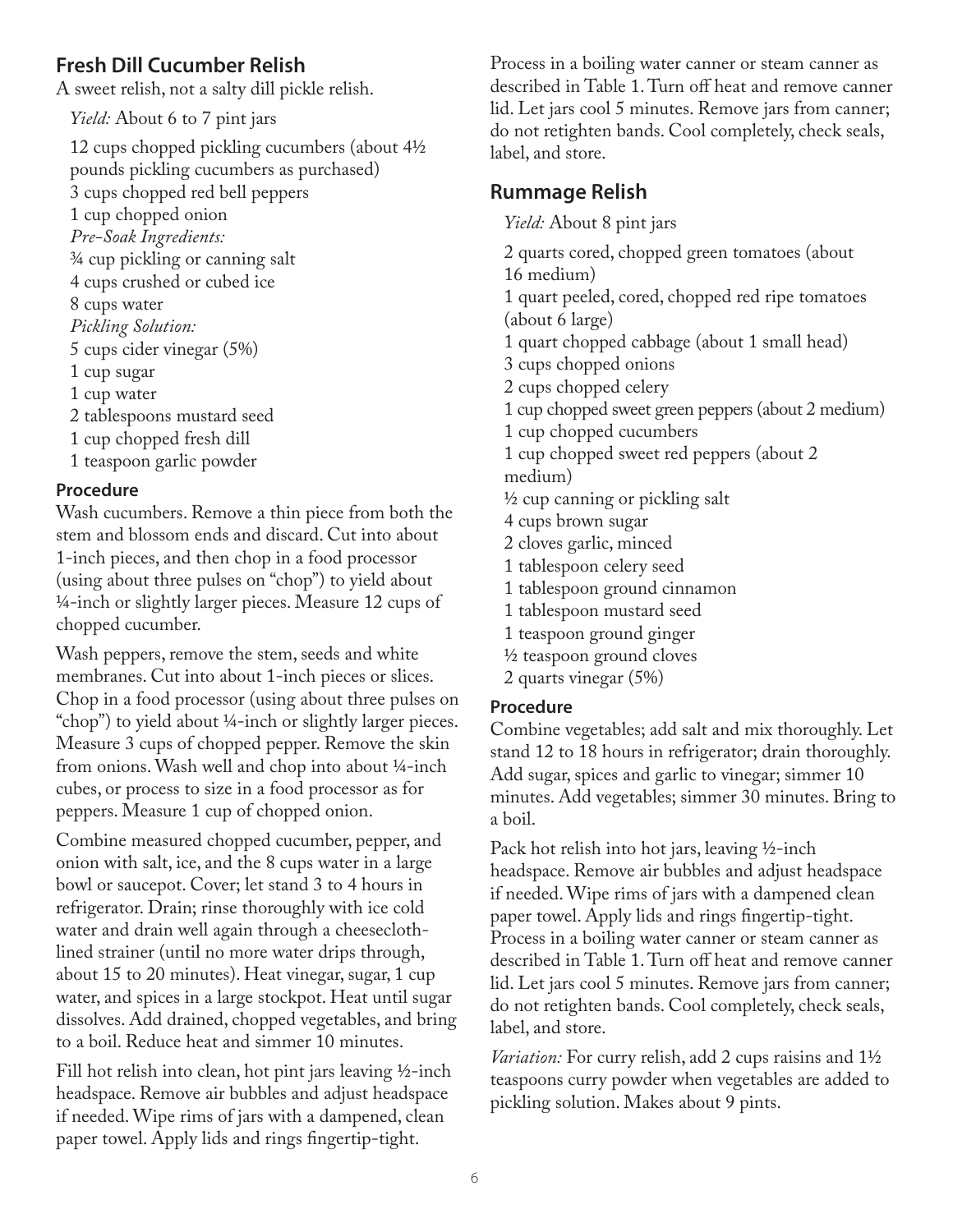# **Problems and Solutions**

**1. Why should blossoms be removed from cucumbers before pickling?**

Blossoms may be a source of enzymes that make pickles soft.

- **2. Why do we recommend using pure granulated salt, rather than table salt, for making pickles?** Pure granulated salt contains no anti-caking ingredients, which may make the brine cloudy. Iodized salt can also turn the pickles dark.
- **3. Why is processing recommended for all pickle products?**

Processing kills spoilage organisms and insures a good seal on the jar.

**4. For processing pickles, does the water in the water bath canner have to be at a hard rolling boil?**

No. To keep the pickles crisp, gently simmer rather than boil the water in the canner.

#### **5. Can you pressure-can pickles?**

No. It will ruin the texture of the pickles. If you don't have a water bath canner, use your pressure canner as a water bath canner.

#### **6. Is hard water acceptable for pickling?**

No. You can "soften" hard water by boiling it and removing scum or residues.

#### **7. What are the differences between fresh-pack pickles and fermented pickles?**

Fresh-pack pickles are made with vinegar to get acetic acid. Fermented pickles are made from bacterial fermentation to get lactic acid.

### **8. Why did the liquid in my dill pickles turn pink?**

It could be from two sources. One is using overmature dill. These are safe to eat. The other source is yeast growth. These should be discarded.

#### **9. Why did the garlic cloves in my pickles turn green or bluish green?**

This could be due to iron, tin, or aluminum in the cooking pot, water, or water pipes reacting with the pigments in the garlic. Fresh garlic may also turn blue. Be sure garlic is cured 2-4 weeks at 70°F before pickling. The pickles are safe to eat, but discard the garlic.

#### **10. Why did my whole dill pickles spoil when everything was "done right"?**

The cucumbers were probably wedged so tightly in the jar there was no room for the boiling-hot pickling solution. Whole cucumbers should be packed fairly loosely.

#### **11. Is it necessary to add alum to pickles to make them firm?**

Alum is not necessary in pickles. As long as good quality ingredients and up-to-date procedures are used, don't use it. You can use it for fermented cucumbers. It does not work with quick process pickles. Most recipes do not have alum as an ingredient. A safer method to make crisp pickles is soaking the cucumbers in ice water for 4 to 5 hours before pickling.

#### **12. What is Ball Pickle Crisp?**

This is an easy-to-use product that makes any pickled product crisp without the lengthy process of soaking produce for hours in lime and the repeated rinsing. The product is calcium chloride, which is used in commercially made pickles. Follow the directions on the jar for proper usage.